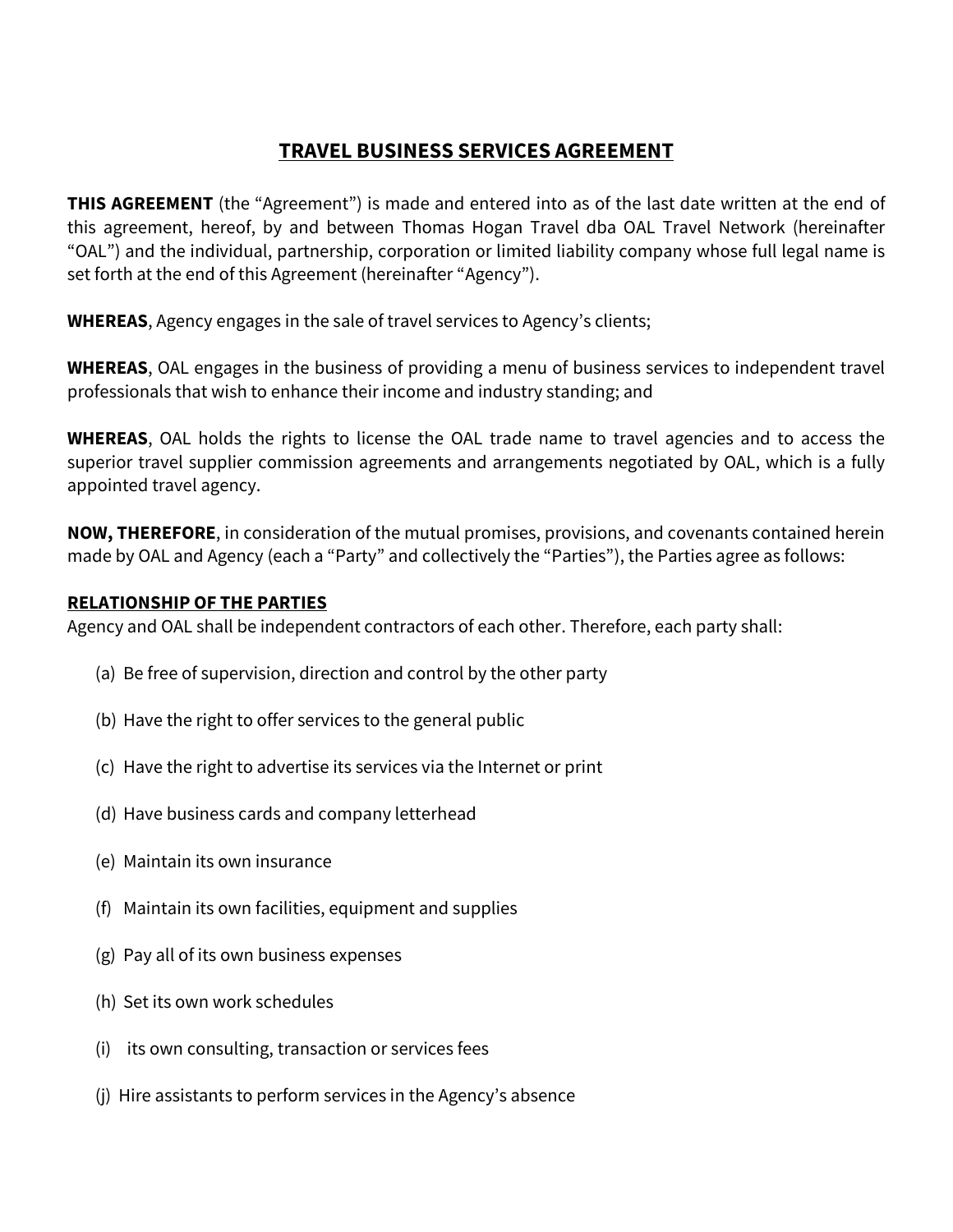#### **EQUIPMENT, SUPPLIES, EXPENSES AND OPTIONAL SERVICES**

(a) Losses Possible. Agency acknowledges that, because it must pay all its costs of doing business, Agency may incur an operating loss during any period during which this Agreement is in effect.

(b) OAL offers Agency a menu of services and access to OAL's preferred suppliers. Agency may purchase travel services from other travel suppliers with consent of OAL. OAL will be solely responsible for vetting the supplier and arranging OAL's registration with the supplier.

(c) Agency shall be financially responsible for the Agency's own business supplies and expenses, including but not limited to the day to day operations, promotional materials and events, advertising, phone, business cards, etc. Agency shall otherwise be responsible for all expenses incurred while performing the duties under this Agreement.

### **NAME LICENSE AND ACCESS TO PROGRAMS**

- (a) Name License. OAL hereby grants Agency a limited, non-exclusive, non-assignable license to use the OAL trade name to enhance Agency's income and reputation in the industry. Agency may use that name only in connection with identification of Agency's services to its clients and in dealings with travel suppliers. Whenever Agency uses the name, Agency must also use the word "independent" to signify that OAL and Agency are independent contractors. Agency shall use OAL's name on business forms and advertising only after obtaining OAL's prior written consent to such use, which shall not be unreasonably withheld, delayed or conditioned.
- (b) Programs. OAL hereby further grants Agency a limited, non-exclusive right, nonassignable right to access the supplier agreements and commission programs of OAL by making reservations for Agency's clients using OAL's ARC number. The access granted by this paragraph shall also terminate simultaneously with termination of this Agreement.

### **FUNDS AND RESPONSIBILITIES**

(a) Agency shall pay for any and all travel related products using Agency's client's credit card only. To prevent credit card fraud, Agency shall obtain a signed credit card authorization and a copy of the front and back of the credit card, unless OAL waives this requirement in writing. All credit card charges shall be processed through the supplier for the full gross cost or the OAL merchant account (bank fees will apply). *Failure to apply any payment less than gross will result in immediate termination of contract and affected bookings with be cancelled by OAL for failure to comply.*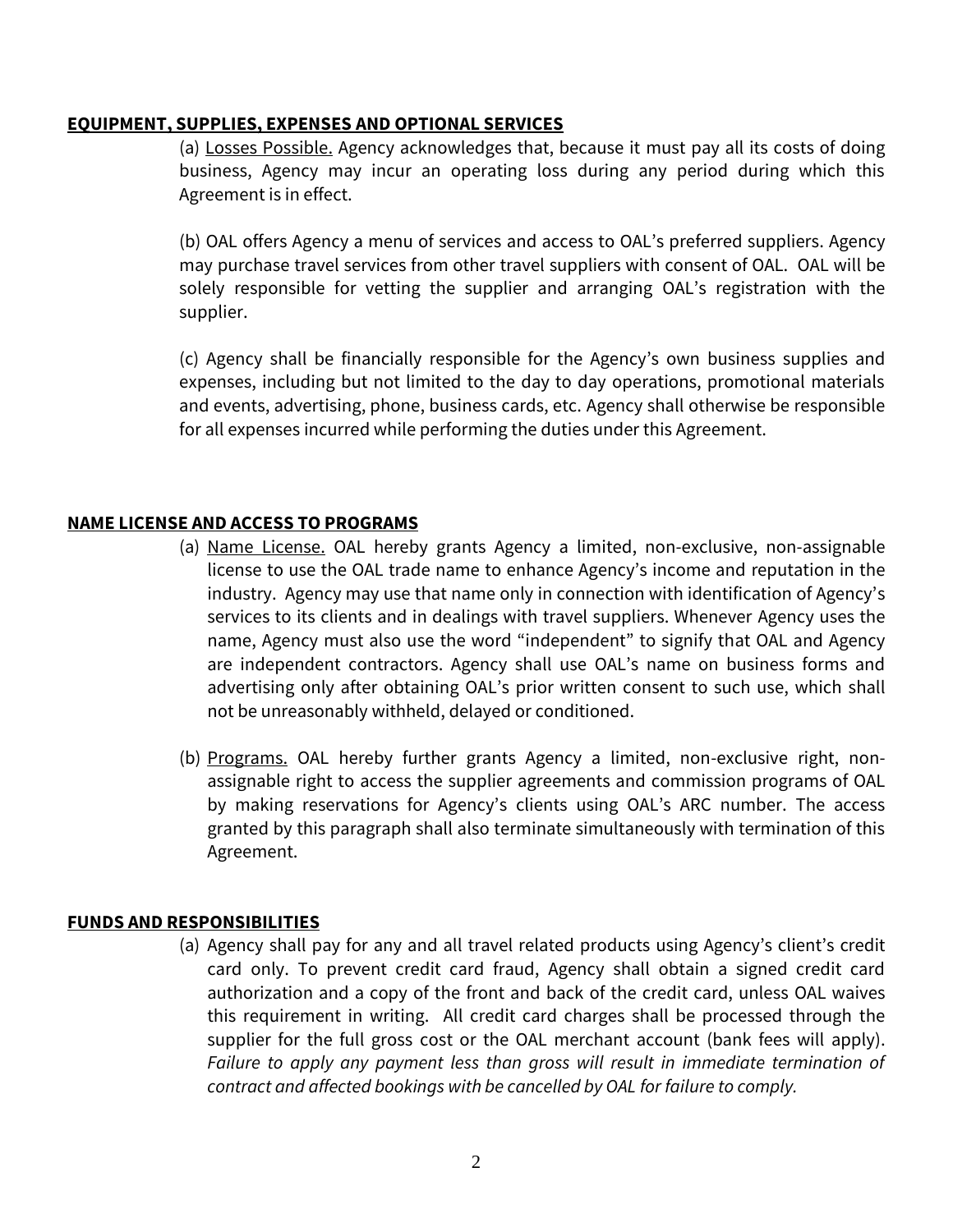- (b) To prevent default to travel suppliers, Agency shall not accept cash from clients and shall not deposit client checks or supplier checks into Agency's bank account. Rather, Agency shall remit all client and supplier checks directly to OAL made payable to Thomas Hogan Travel, which shall pay the travel suppliers on Agency's behalf.
- (c) Agency shall be liable for all non-payment, chargebacks, debit memos and other liabilities pertaining to Agency's business, including but not limited to hidden-city ticketing, back-to-back ticketing, split ticketing, one-way travel on a roundtrip ticket, reservations churning, duplicate reservations, and reservations for a fare for which the client does not qualify. Agency shall also be liable for violations of U.S. Department of Transportation code-share, full-price, and other regulations governing the sale of travel. Agency hereby authorizes OAL to charge Agency's credit card for any amounts due or to deduct any such amounts from any payment to Agency. OAL shall provide Agency written notice of any deductions, and provide Agency ten (10) business days to resolve any issues related thereto. If Agency fails to resolve such deductions within ten (10) business days after OAL's written notice, then OAL may proceed with the said charge or deduction.
- (d) Unless authorized in writing by the other party, neither party shall sign, consent to, or state that it is authorized to sign or consent to any contract on behalf of the other party and shall not sign any paper on behalf of the other party.
- (e) Agency shall indemnify, hold harmless and defend OAL from and against all claims by Agency's clients, employees, independent contractors and suppliers arising out of or in any way related to the activities of Agency and its employees, independent contractors and assistants. Agency's obligations under this paragraph shall survive termination of this Agreement.
- (f) Agency shall use OAL's standard invoicing format so that data may be tracked for Agency's benefit in OAL's back-office systems. Failure to invoice a sale will result in forfeiture of commission if the monies are received prior to the invoice submission date.

## **COMPENSATION**

OAL will pay the Agency via direct deposit the  $15<sup>th</sup>$  of the following month in which the commission was received by OAL. It is responsibility of the Agency to update OAL if the bank account on file has changed by using the Commission Direct Deposit Form in the Agent Access.

Agency shall be entitled to the commission percentages of revenue received by OAL on sales when the following takes place: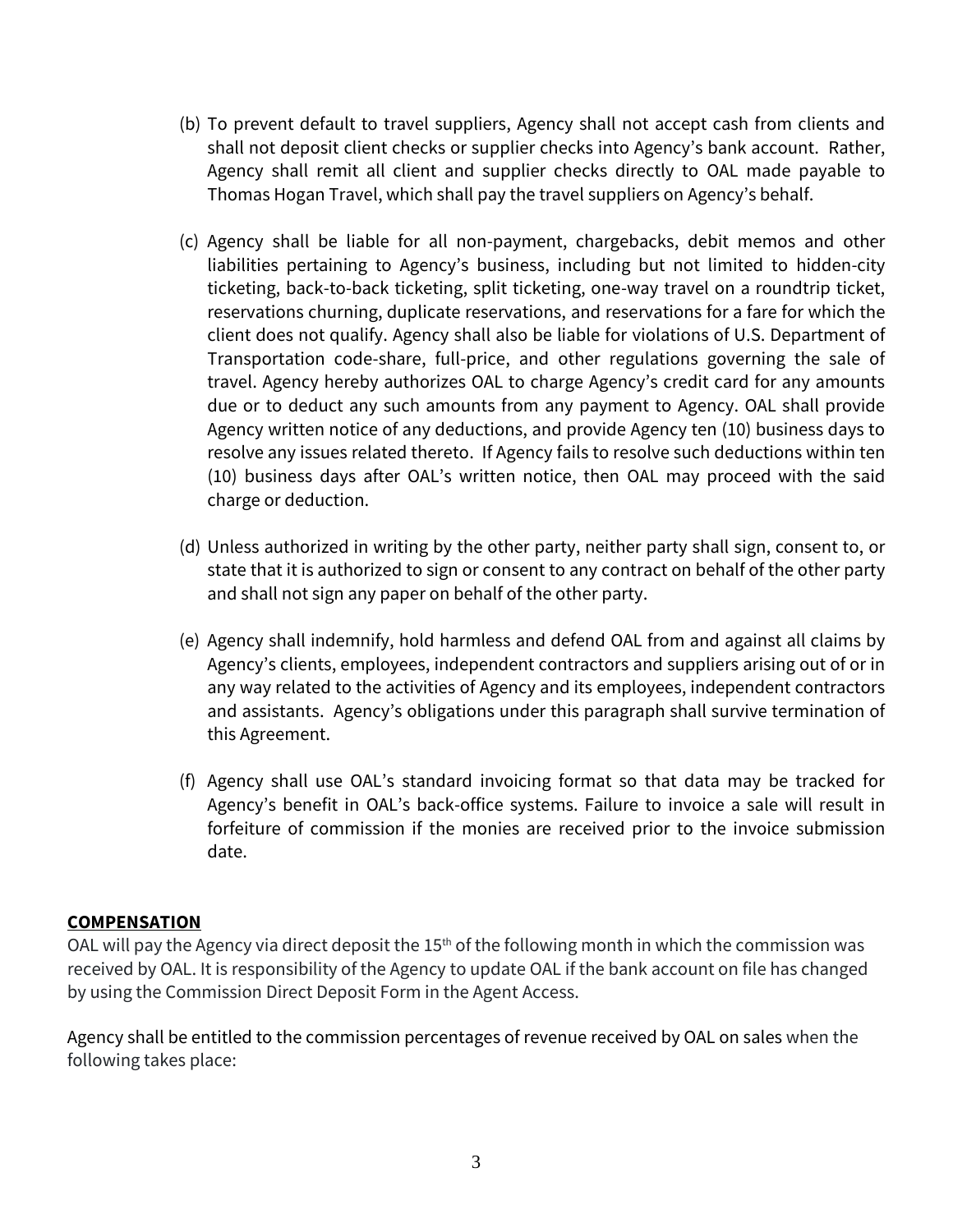Agency enrollment fee is current, Agency has reported the sale prior to the commission being received, clients have departed, the supplier has paid OAL. All shipping fees, chargebacks, disputes, foreign transaction fees and other costs Agency has incurred can be deducted from the commission earned. If OAL does not receive payment for any chargebacks or disputes, the amount will be deducted from future pending commissions until the full amount is reconciled.

- (a) "Revenue" shall mean fees, commissions or mark ups received from airline, hotel, car rental, rail, cruise, tour, and insurance sales to Agency's clients, for which: (i) OAL's ARC number has been used; (ii) the client has paid in full; and (iii) the supplier payment has been received. Revenue shall exclude overrides, other bonuses from suppliers based on OAL's volume and incentives. Sales shall include groups but only if an authorized representative of the OAL provides written approval of the group contract before the contract is signed. In the case of groups so authorized, Revenue shall be calculated after the direct expenses of the group.
- (b) With each payment, OAL shall provide access to the accounting tools for Agency to retrieve a statement of commissions received. Agency shall submit all disputes and questions concerning the statement within thirty (30) days thereafter; otherwise, Agency shall be deemed to have waived any dispute concerning the statement. OAL may deduct amounts owed by Agency or Agency's clients from any payment to Agency.

## **FREE AND REDUCED RATE TRAVEL**

OAL shall accommodate reasonable and customary requests by Agency for free and reduced-rate travel benefits ("Travel Benefits") for Agency whenever possible. All such requests must be submitted in writing to an authorized representative of OAL for approval. It is understood that the availability of free and reduced-rate travel changes from time to time. If there are a limited number of Travel Benefits available OAL reserves the right to withhold such authorizations for OAL's needs and/or to offer Travel Benefits to select Agency's.

## **SUPPLIER PROCESSING FEES**

There are certain commission payments that carry a processing fee. A processing fee is assessed for the convenience of using the supplier who works with a travel advisor. This is the decision of the supplier and their payment processing system. OAL is not responsible for paying the fee. The fee will be deducted from the Agency's booking commission.

### **LIABILITY**

Agency is responsible for the validity and accuracy of all bookings and payments by clients of the Agency. The Agency shall be fully responsible for any errors made during the course of selling travel. This includes misquoting a client or any misrepresentation made to the client about the travel services, which he/she is purchasing. The Agency will also be financially responsible for problems arising with reservations as a direct result of the Agency's negligence and/or inability to make timely payments.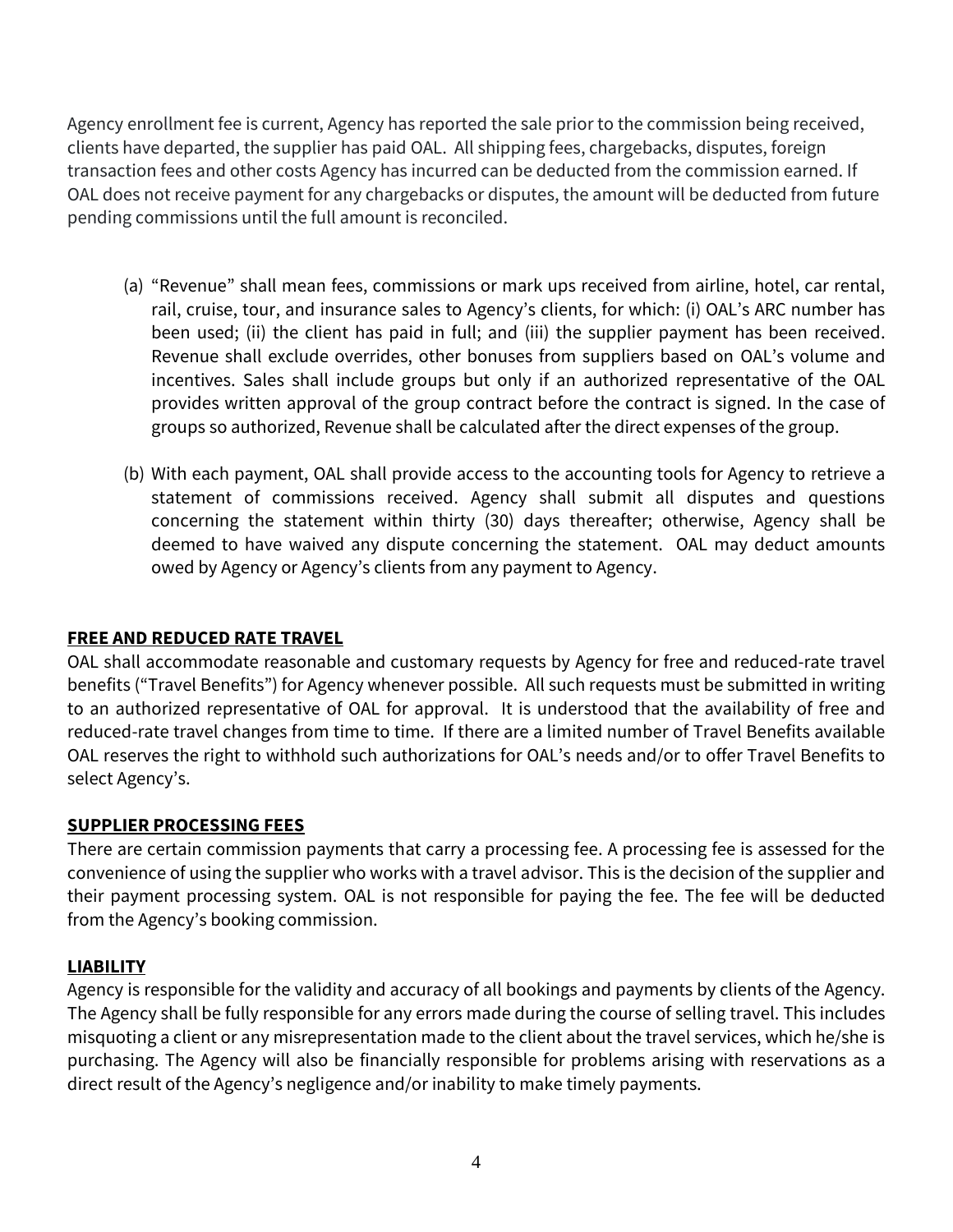### **EACH PARTY'S LEGAL STATUS**

- (a) Standards and Licenses. In order to avoid jeopardizing OAL's reputation and travel supplier relationships, Agency shall: (i) adhere to all laws and ethical standards applicable to travel agencies and shall operate its business in a manner consistent with general accepted procedures in the industry; (ii) obtain and maintain all local and state licenses required of businesses in general and (if applicable) travel agencies in particular, such as Seller of Travel registrations; and (iii) obtain and maintain liability insurance and errors and omissions insurance, if available in the market.
- (b) Taxes. Each party shall be responsible for the payment of all taxes arising out of its performance of duties under this Agreement, including without limitation, federal, state and local income taxes. **Each party shall have an employer identification number from the IRS number**. Each party also agrees to comply with any state employment and workman's compensation laws applicable to its employees. Each party's obligations under this paragraph shall survive termination of this Agreement.
- (c) Tax ID Reporting. OAL uses the Agency's Social Security Number (SSN) or Employee Identification Number (EIN) during the initial onboarding process. When submitting or updating an EIN, a copy of the letter showing EIN approval must be provided before the change is approved. If Agency chooses to change their tax number during the calendar year and has received commission, Agency will receive multiple 1099's.
- (d) 1099. A 1099 statement for tax purposes will be issued to the Agency. It is the Agency's obligation to pay all appropriate taxes and fees. Agency shall indemnify and hold OAL fully harmless for the Agency's failure to properly report or pay such taxes incurred.
- (e) Benefits. Agency shall not be entitled to any benefits, except for Travel Benefits as set forth in the Free and Reduced Rate Travel Section.
- (f) Place and Time of Work. Neither party shall be required to maintain set hours, work any set number of hours in any week, and/or spend time at any particular business locations.
- (g) Service for Others. Each party is free to seek out business opportunities, advertise, maintain a visible business location and be available to work in the relevant market.
- (h) Training. Agency will be required to pay for any trade seminars or "fam trips" Agency attends where a fee is applicable to attend.
- (i) Assistants. The Agency retains the right to employ non-booking assistants at the Agency's own expense. These assistants can assist the Agency with any office related needs except for booking travel related items. The Agency assumes all legal and financial responsibility for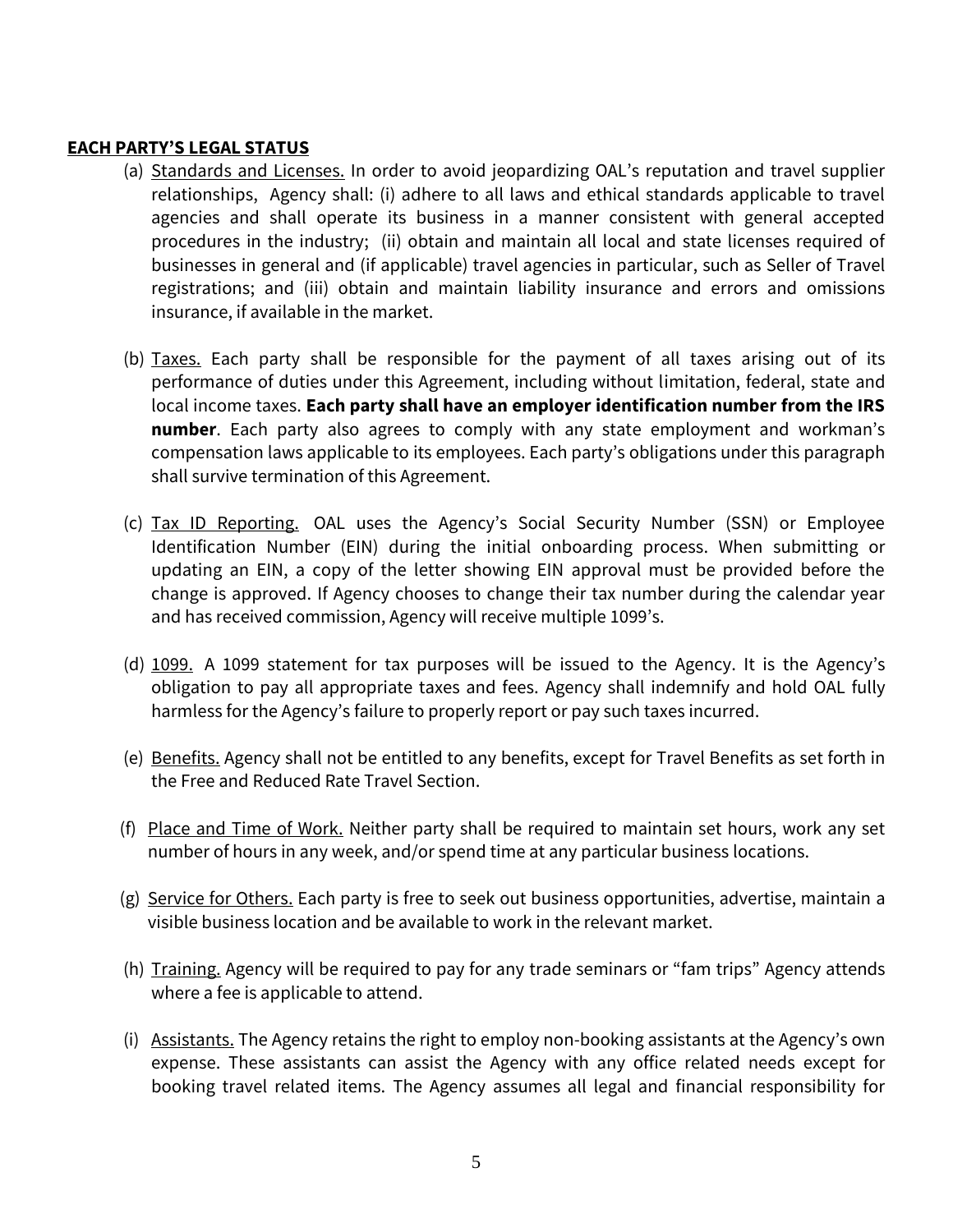these assistants. If the Agency wants to have a booking sub-agent or partner, this person must enroll and qualify as a participating agent with OAL.

(j) Membership is Non-Transferrable. Once the onboarding process has begun with the Agency the membership cannot be transferred to another Agency.

## **TERM AND TERMINATION**

- (a) Term and Termination for Convenience. The initial term of this Agreement will be one (1) year from the last date at the end hereof and will automatically be renewed from year to year thereafter, unless one Party gives the other Party at least thirty (30) days' written notice of nonrenewal. Notwithstanding the foregoing, either Party may terminate this Agreement upon sixty (60) days written notice to the other Party. Following termination, no further payment will be made except with respect to commissions received by OAL during the 60-day period after the effective date of termination, for Agency's sales made during the term hereof, but the percentage compensation paid by OAL may be lowered to 50% to compensate OAL for the increased work required of OAL after Agency is no longer affiliated with OAL.
- (b) Termination for Cause. This Agreement may be terminated by either Party in the event the other Party breaches this Agreement and does not cure such breach within fifteen (15) days after receipt of written notice of such breach. In addition, upon written notice to the other party, either party may terminate this Agreement immediately following the other party's disloyal, dishonest or illegal act. OAL may also terminate this Agreement immediately upon written notice if Agency misuses the OAL trade name licensed in this Agreement. If this Agreement terminates for cause, then no further commission payments will be made after the date of termination.
- (c) IATA, ARC, CLIA Number. Upon termination relating to section (a) or (b) above, the Agency agrees to immediately cease and desist from using OAL's IATA, ARC or CLIA number. If after termination OAL discovers the Agency has used the above-mentioned number a fee of no less than \$10,000 per occurrence will be pursued from the Agency and all legal fees associated with the recovery of this fee will be the responsibility of the Agency.
- (d) No Sales Clause. If Agency does not have any recorded sales and/or commission earned during the term of the agreement, OAL reserves the right to not offer a renewal of the contract to the Agency.

### **RESTRICTIONS**

- (a) Confidential Information. During the term of this Agreement, each Party (a "Receiving Party") shall have access to and become acquainted with Confidential Information (as hereinafter defined) of the other Party (a "Disclosing Party").
	- i. As used in this Agreement, Confidential Information includes, but is not limited to, the terms of this Agreement, personally identifiable client information and purchasing choices of potential and existing clients; sensitive, nonpublic information about Disclosing Party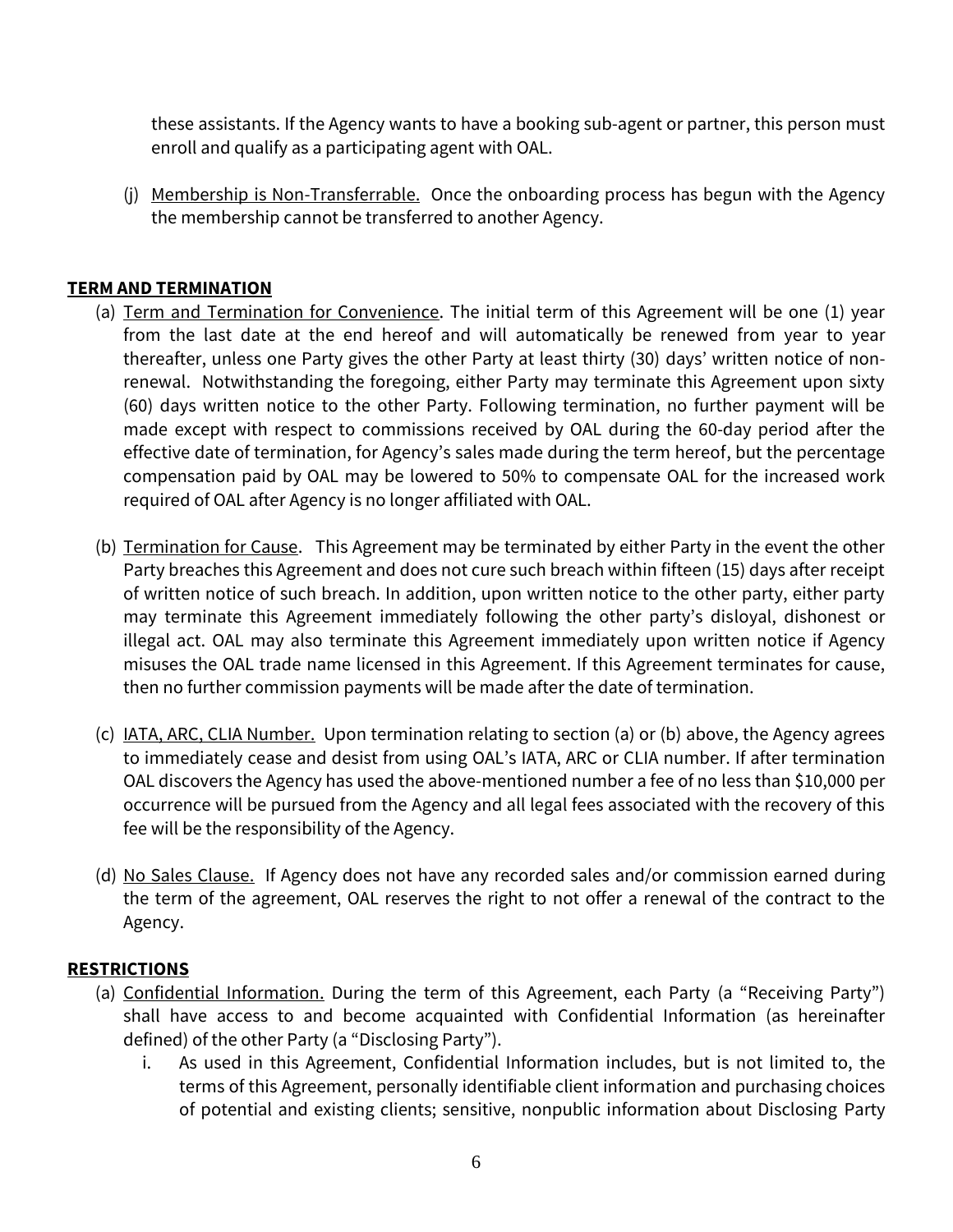such as financial information, budgets, business plans, policies and procedures; client, prospect, supplier and vendor lists or data (including such information contained in any files, notes or in electronic form); merchandising, advertising, business, sales or marketing plans, tactics and strategies; projects; technical or strategic information about online pricing, including but not limited to, contractual relationships with vendors, commission structures, and Disclosing Party related lists and forms; economic or commercially sensitive information, policies, practices, procedures or techniques; trade secrets; litigation theories or strategies; terms of agreements with third parties and third party trade secrets; information about Disclosing Party's employees and independent agents, compensation (including, without limitation, bonuses, incentives and commissions), or other human resources policies, plans and procedures, or any other non-public material or information relating to Disclosing Party's business activities, communications, ventures or operations.

For purposes of this Agreement, Confidential Information shall not include information that the Receiving Party can demonstrate: (a) was in the public domain at the time of disclosure to it; (b) was published or otherwise became a part of the public domain after disclosure to the Receiving Party through no fault of its own; or (c) was disclosed to the Receiving Party by a third party who had a lawful right to disclose such information to the Receiving Party without a breach of any duty or other obligation owed, directly or indirectly, to the Disclosing Party.

- ii. Receiving Party agrees that, during the term of this Agreement and for a period of five (5) years after termination of this Agreement, Receiving Party will not solicit, disclose or access any Confidential Information from Disclosing Party or any of its employees, agents or contractors except as may be authorized by the Disclosing Party in writing. In addition, Receiving Party agrees that it will use such Confidential Information only in the furtherance of this Agreement and will return such Confidential Information upon request to the Disclosing Party.
- iii. Notwithstanding anything elsewhere in this Agreement, Receiving Party may make any disclosure required of it by any judicial proceedings or any federal, state and local laws or regulations, after providing Disclosing Party with prior written notice prior to such disclosure.
- (b) Restrictive Covenants. During the term of this Agreement and for a period of two (2) years after the termination of this Agreement for whatever reason, each Party shall not (i) handle, or assist any other person or entity to handle, travel business from any person or entity which is then or, which has been within two (2) years prior to the date of such solicitation, a client of the other Party; (ii) influence or attempt to influence any such client not to do business with the other Party; (iii) interfere in any way with the other Party's relationships with any of its clients, employees, or independent contractors; or (iv) transfer reservations to another person or entity or assist any client in canceling any reservation made by or through Agencies. Notwithstanding the foregoing,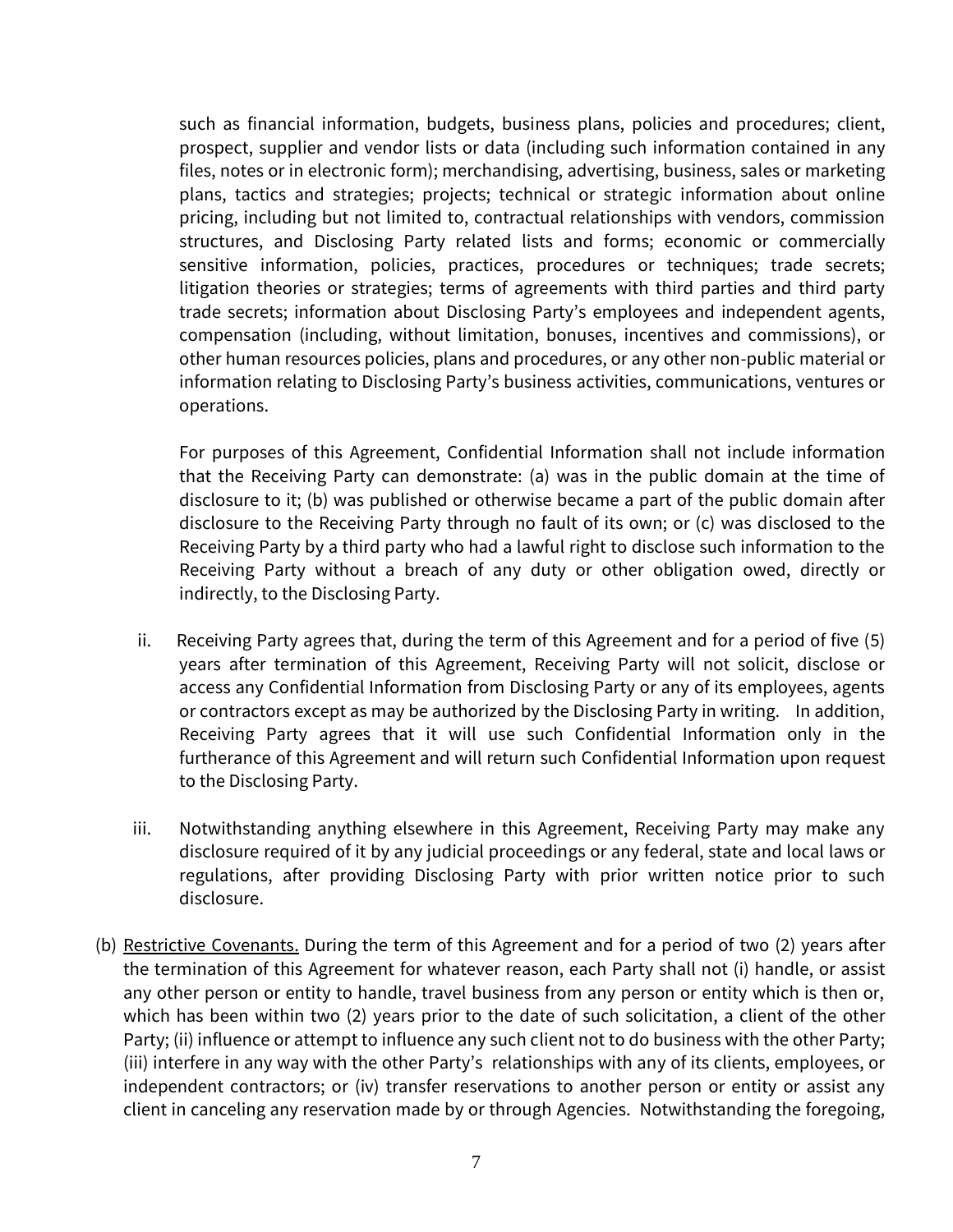restrictions on transfer and/or cancellation in this paragraph shall not constitute wrongful influence or interference under (ii) or (iii), respectively.

Moreover, each party hereby represents to the other party that it is not subject to any constraints, restrictions or other legal or contractual impediments to or prohibitions against entering into this Agreement, including but not limited to those arising in connection with its relationship or association with any person or entity whether as an independent contractor, employee, or otherwise. Such constraints, restrictions, legal or contractual impediments, or prohibitions include, without limitation, any covenants not to compete, covenants not to solicit, nondisclosure agreements, and any other restrictions on competition Agency represents that it is not subject to any such covenants, agreements, or restrictions.

- (c) Restricted Access and Use
	- i. During the term of this Agreement, Agency shall refrain from using OAL's GDS systems to access any record other than reservations for Agency's clients and profiles made by Agency.
	- ii. In the event that either party gives any notice of termination of this Agreement, OAL may suspend Agency's GDS access (as well as access to any other OAL system) until the effective date of termination; provided, however, that OAL shall assist Agency using OAL's personnel who access the systems during said suspension.
	- iii. After termination of this Agreement, Agency shall refrain from using OAL's GDS or other systems, ARC numbers, or name.
- (e) Transfer After Termination. During and after the term of this Agreement, Agency shall refrain from transferring (or attempting to transfer) reservations from OAL to another travel agency, and from inducing a client to cancel and rebook with another travel agency, unless OAL expressly consents in writing to such transfer or cancellation and rebooking. OAL, in its sole discretion, may consent to such transfer if: (a) Agency agrees in writing to remit to OAL the amount of money corresponding to OAL's share of compensation within 15 days after Agency receives compensation for such sale from Agency's new host or the supplier; and (b) Agency is otherwise in full compliance with this Agreement. In the event of such transfer, OAL may withhold any amounts due to Agency until Agency makes such payments to OAL.
- (f) Agency's Clients versus OAL's Clients. Agency's clients shall mean all clients handled by Agency except for Lead Clients generated from OAL.

## **GROUP BOOKINGS**

The Agency accepts the responsibility to review the supplier's group contract and all documentation associated with the group to verify all the information is correct as requested. The Agency is responsible for keeping to the contracted schedule for deposits, payments, space reduction, cancellation and penalties. The Agency agrees to ensure their client clearly understands the aforementioned. Group commissions are paid after the group has completed travel. Monies paid to and processed by OAL (i.e.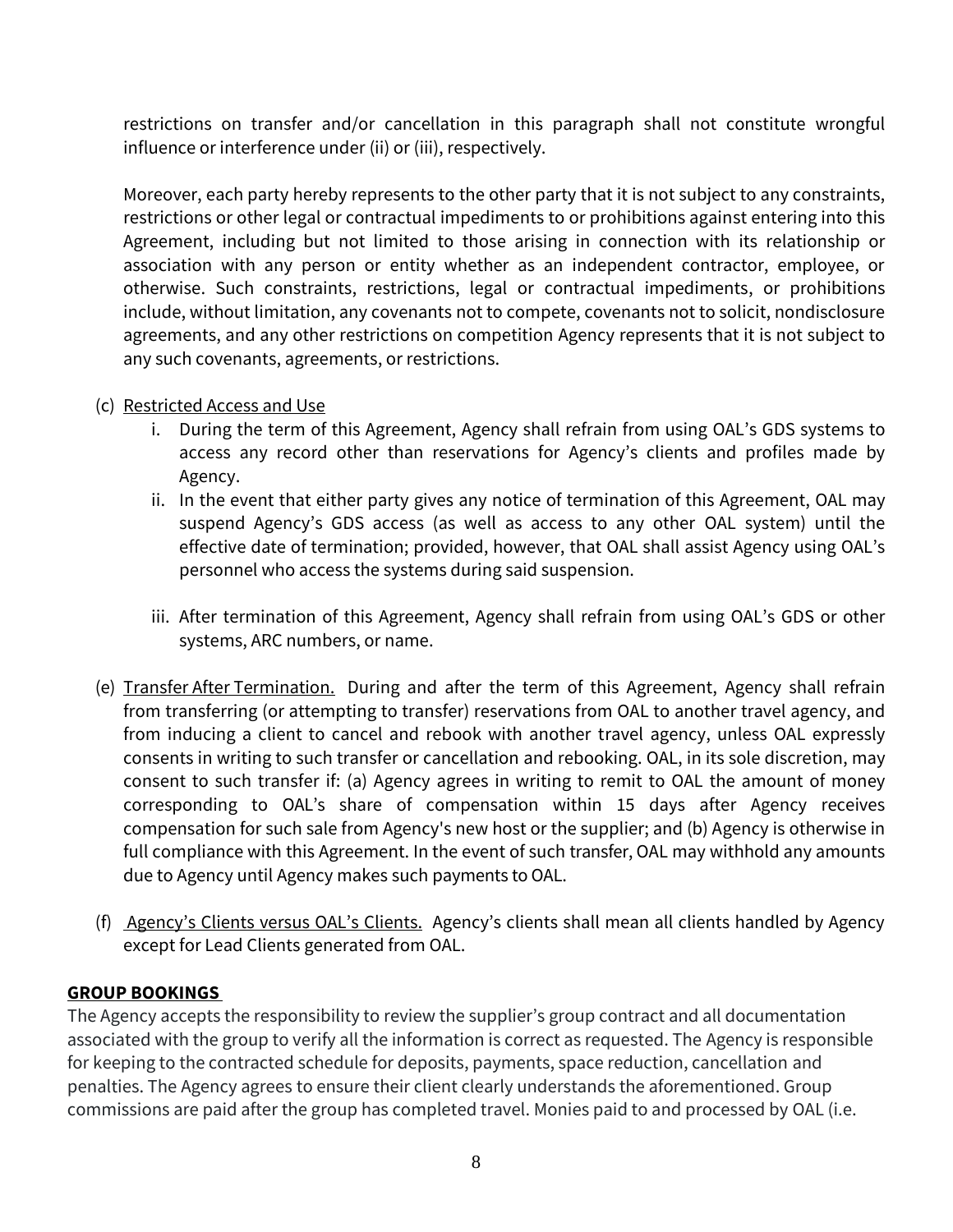commission, bonus commission, marketing funds, and unallocated tour conductors) will be paid to the Agency after the commission split. OAL will only pay a commission split due for booked travel to the Agency booking travel with OAL's credentials and will not pay commission or other fees, costs or claims to another entity.

Group Space that requires a signature and is considered a "Contracted Group" by the supplier and must be approved and signed off by OAL. OAL reserves the right when it comes to reducing/cancelling space as per contract to avoid attrition and penalties. If an Agency group has a "Value Add" or a credit card service fee, it is mandatory for OAL to authorize the value. Each supplier has their own policy and procedure for service fee charges. Any funds collected by Agency for group specific amenities must clearly be written out and approved by OAL to be paid at 100%. Prior to a group booking promoted any Value-Adds or service fees require OAL's signature of approval and are subject to OAL for review.

Approval for Tour Conductor credit or any overpayments must be made in writing at least two (2) weeks prior to the sailing. Requests received within two (2) weeks of sailing may not be applied to the booking. If the TC is to be paid out to the Group Leader via check, the Agency must submit a Check Request Form and the check will be made payable and mailed directly to the Group Leader.

Agency booking group air space agrees to pay to the supplying airline any ticketing fees associated with issuing the tickets for the group. OAL is not responsible for group air ticketing.

### **MISCELLANEOUS**

- (a) This Agreement contains the entire agreement by and between the Parties, relative to the business arrangement provided for herein. No amendment, waiver or discharge of any provision of this Agreement shall be effective against any Party unless that Party shall have consented thereto in writing.
- (b) This Agreement shall be binding upon and shall inure to the benefit of the parties hereto and their respective heirs, personal representatives, successors and assigns.
- (c) No failure or delay in exercising any rights or remedies pursuant to this Agreement shall constitute a waiver of any other right or remedy pursuant hereto. Resort to one form of remedy shall not constitute a waiver of other available remedies.
- (d) This Agreement may be executed in counterparts by the parties hereto, each of which shall constitute an original of this Agreement and all of which, when taken together, shall constitute one and the same instrument. The parties hereto intend that facsimile copies of fully executed counterparts of this Agreement shall be binding and enforceable.
- (e) A ruling by any court that one or more of the provisions contained in this Agreement is invalid, illegal or unenforceable in any respect shall not affect any other provision of this Agreement. Thereafter, this Agreement shall be construed as if the invalid, illegal or unenforceable provision had never been included, but only within the jurisdiction of the court making the ruling.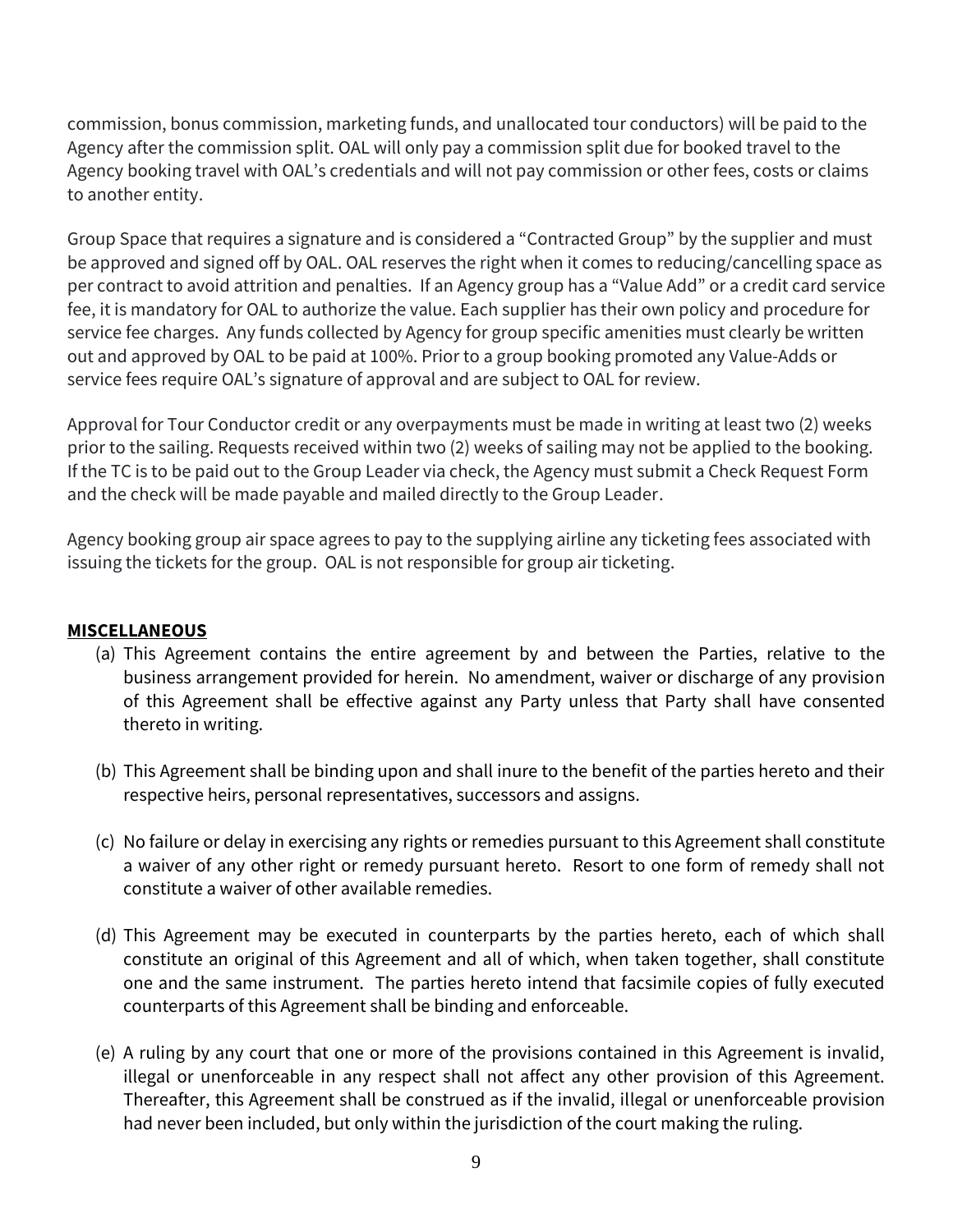- (f) If suit is brought to enforce any of the provisions of this Agreement, then the prevailing party shall be paid by the other party all of the prevailing party's costs and expenses of prosecuting and/or defending the suit, including, without limitation, the reasonable attorneys' fees, court costs and expenses of the prevailing party.
- (g) This Agreement shall be construed in accordance with, and this Agreement and all matters arising out of this Agreement and the transactions contemplated hereby (whether in contract, tort or otherwise) shall be governed by the law of the State of South Carolina. With respect to any suit, action or proceedings related to this Agreement ("Proceedings"), each party irrevocably (i) agrees that this Agreement shall be performable in South Carolina; and (ii) submits to the non-exclusive jurisdiction of the federal or state courts in South Carolina; and (ii) waives any objection which it may have at any time to the laying of venue of any Proceedings brought in any court, waives any claim that such Proceedings have been brought in an inconvenient forum and further waives the right to object, with respect to such Proceedings, that such court does not have any jurisdiction. Nothing in this Agreement precludes either party from bringing Proceedings in any other jurisdiction, nor will the bringing of Proceedings by a party in any one or more jurisdictions preclude the bringing of Proceedings by such party in any other jurisdiction.

**IN WITNESS WHEREOF**, the parties have executed this Agreement as of the last date written below.

**Agency's Full Legal Name: OAL Travel Network**

\_\_\_\_\_\_\_\_\_\_\_\_\_\_\_\_\_\_\_\_\_\_\_\_\_\_\_\_\_\_\_\_\_\_\_

| By          | В٧                                                                                |
|-------------|-----------------------------------------------------------------------------------|
| Print Name: | Print Name: _________                                                             |
| Title:      | Title:                                                                            |
| Date:       | Date:<br>المستحيل فاستعمل فاستحق فاستحق فاستحق فاستحق فاستحق فاستحق فاستحق فاستحق |

## **PERSONAL GUARANTEE**

In the event that Agency is a corporation, limited liability company, or partnership, the undersigned individual(s) hereby personally, jointly and severally, guarantee each and every obligation of Agency to OAL under this Agreement.